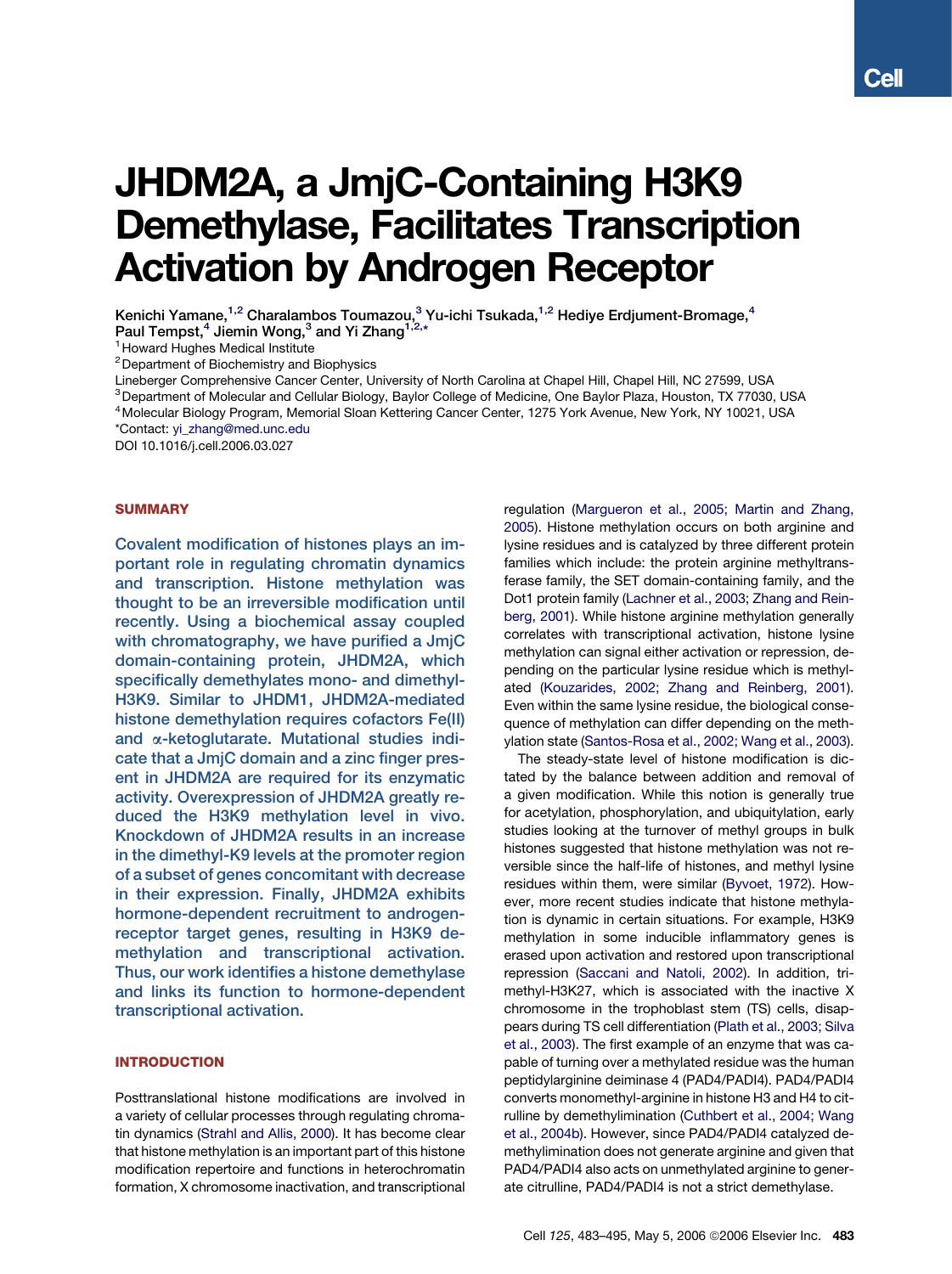A recent study has uncovered a true histone lysine demethylase. Shi and colleagues demonstrated that LSD1/ BHC110 can specifically demethylate mono- and dimethyl H3K4 in a FAD (flavin adenine dinucleotide)-dependent oxidative reaction [\(Shi et al., 2004](#page-12-0)). Consistent with the notion that H3K4 demethylation participates in transcriptional repression, LSD1 was previously identified in several histone deacetylase complexes [\(Hakimi et al., 2002;](#page-11-0) [Shi et al., 2003; You et al., 2001](#page-11-0)). Although there are potential LSD1 homologs in *S. pombe*, no apparent LSD1 homologs exist in *S. cerevisiae* even though at least three distinct lysine residues on H3 can be methylated in this organism. This observation, in combination with the fact that oxidative demethylation catalyzed by the LSD1 family of proteins is unable to demethylate trimethylated lysine residues, raises the possibility that additional demethylases that utilize a different enzymatic mechanisms exist.

In an effort to identify histone demethylases that differ from the LSD1 family of proteins, we have developed an in vitro histone demethylase assay based on the mechanism used by the DNA repair demethylase AlkB [\(Falnes](#page-11-0) [et al., 2002; Trewick et al., 2002\)](#page-11-0). Using this assay, coupled with chromatography, we have purified and characterized a family of H3K36 demethylases which we have called JHDM1 (JmjC domain-containing histone demethylase 1; [Tsukada et al., 2006](#page-12-0)). In a parallel study, using G9a-methylated histone substrates, we have purified and characterized a second JmjC domain-containing histone demethylase JHDM2A that specifically demethylates H3K9. We demonstrate that the enzymatic activity of JHDM2A depends on an intact JmjC domain and requires cofactors Fe(II) and  $\alpha$ -ketoglutarate ( $\alpha$ -KG). Although JHDM2A is capable of demethylating mono- and dimethyl-H3K9 in vitro and in vivo, it fails to demethylate trimethyl-H3K9. siRNAmediated knockdown of JHDM2A results in decreased gene expression concomitant with increased promoter H3K9 methylation. Importantly, JHDM2A interacts directly with androgen receptor (AR) and is recruited to AR target genes in a hormone-dependent manner to mediate transcription activation. Thus, our work identifies a novel histone demethylase and links its function to hormonedependent transcriptional activation.

#### RESULTS

## Identification of a Histone Demethylase Activity in HeLa Cell Nuclear Extracts

Using a novel biochemical assay, we have recently purified and characterized an H3K36-specific histone demethylase JHDM1A [\(Tsukada et al., 2006](#page-12-0)). We demonstrate that JHDM1A-mediated histone demethylation utilizes Fe(II) and  $\alpha$ -KG as cofactors generating formaldehyde and succinate and requires the evolutionarily conserved JmjC domain for its activity [\(Tsukada et al., 2006](#page-12-0)). In that study, we used SET2-methylated nucleosomal histone substrates to monitor histone demethylase activity. In parallel studies, we also used histone substrates methylated by other histone methyltransferases, including the H3K9

methyltransferase G9a [\(Tachibana et al., 2002](#page-12-0)). When the G9a-methylated histone substrates were subjected to demethylation assays using the protein fractions derived from HeLa nuclear extracts (NE) and nuclear pellet (NP; [Wang et al., 2001b](#page-12-0)), we detected a potential H3K9 demethylase activity in the nuclear extract-derived 0.3 M P11 protein fraction [\(Figure 1](#page-2-0)A) . To ascertain whether this activity is the result of a genuine demethylase, we examined its dependency on the required cofactors Fe(II) and  $\alpha$ -KG. Results shown in [Figure 1](#page-2-0)B demonstrate that release of formaldehyde not only requires the presence of the protein fraction [\(Figure 1](#page-2-0)B, compare lanes 1 and 5), but also the cofactors Fe(II) and  $\alpha$ -KG ([Figure 1](#page-2-0)B, compare lanes 2 and 3 with lane 1). Addition of ascorbate, which is involved in regenerating Fe(II) from Fe(III), appears to stimulate formaldehyde production [\(Figure 1B](#page-2-0), compare lanes 1 and 4). These results indicate that a histone demethylase activity is present in the nuclear extractderived 0.3 M P11 fraction and the candidate enzyme likely uses the same oxidative demethylation mechanism used by JHDM1A for histone demethylation ([Tsukada](#page-12-0) [et al., 2006\)](#page-12-0).

## Purification and Identification of a Histone Demethylase Activity

To identify the protein(s) responsible for this demethylase activity, we monitored the enzymatic activity through five chromatography columns ([Figure 2](#page-3-0)A). After purification of the 0.3 M P11 fraction through DEAE5PW and Phenyl Sepharose columns, we determined that the native mass of the enzymatic activity is about 300 kDa as assessed by a Sephacyl S300 column [\(Figure 2B](#page-3-0)). Further purification on a MonoS column allowed us to correlate the enzymatic activity [\(Figure 2C](#page-3-0), bottom panel) to a protein of about 150 kDa, marked by \* [\(Figure 2C](#page-3-0), top panel). Because there is a dramatic difference in the enzymatic activities between fractions 17 and 20 ([Figure 2C](#page-3-0)), we concentrated these two fractions and compared their protein composition by SDS-PAGE ([Figure 2D](#page-3-0)). After recovering protein bands unique to fraction 20, they were subjected to mass spectrometry analysis which revealed the protein, marked by \*, to be a novel JmjC domain-containing protein named JMJD1A (jumonji domain-containing 1A) or TSGA (testis-specific gene A; [Hoog et al., 1991](#page-11-0); [Figure 2](#page-3-0)D). To verify that JMJD1A is responsible for the detected demethylase activity, an antibody against this protein was generated and used to immunoprecipitate JMJD1A from the MonoS column fractions 21–29. The immunoprecipitated sample was divided for silver staining, Western blot, and demethylase assays. Results shown in [Figure 2E](#page-3-0) demonstrate that the demethylase activity (bottom panel) was completely depleted from the supernatant (S), which correlates with depletion of the JMJD1A (middle panel). Importantly, silver staining (top panel) revealed a single protein corresponding to JMJD1A. Furthermore, Western blot analysis of the MonoS column fractions demonstrated a perfect correlation between JMJD1A and the enzymatic activity [\(Figure 2C](#page-3-0), bottom two panels). These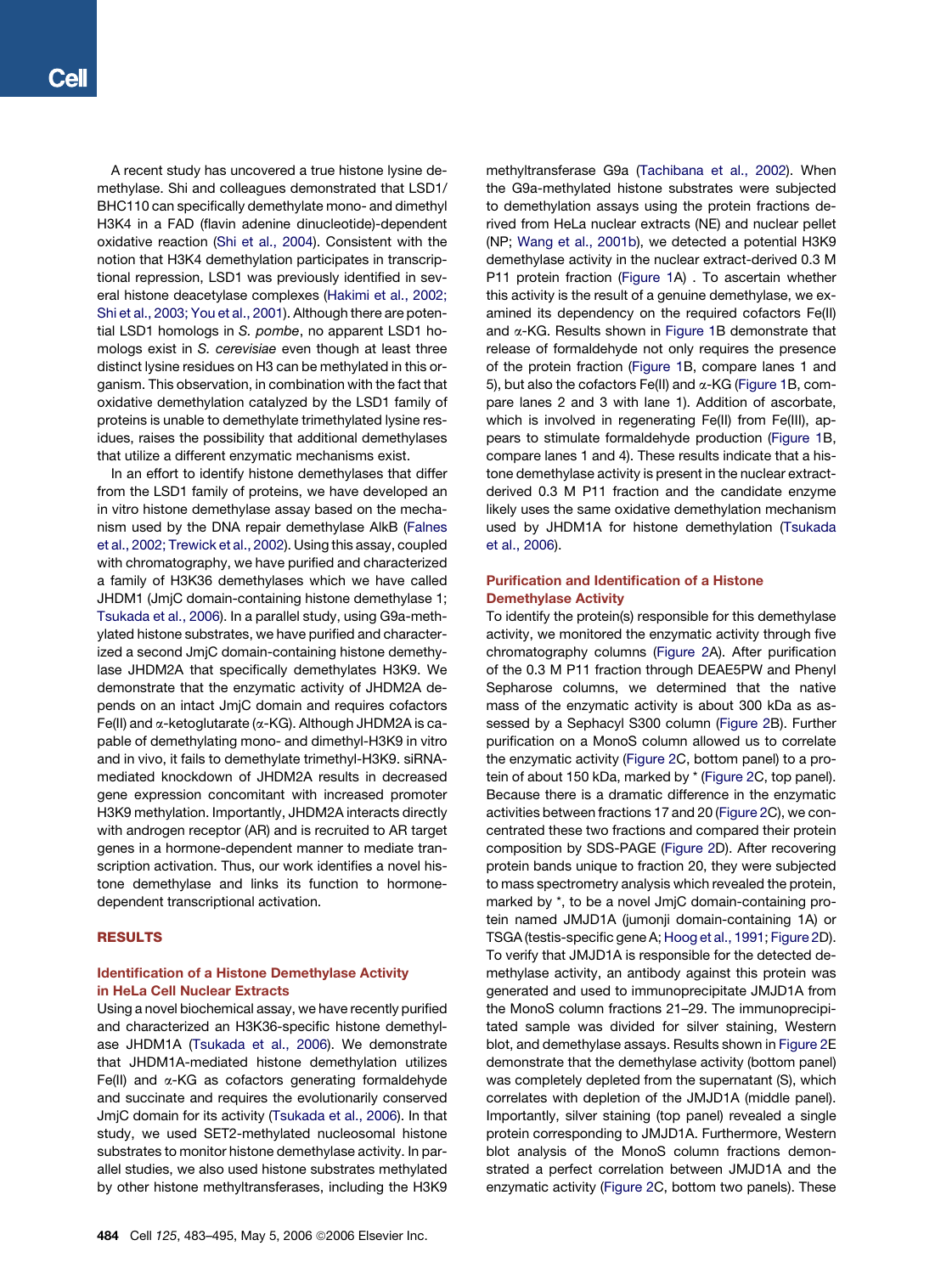<span id="page-2-0"></span>

## Figure 1. Identification of a Histone Demethylase Activity in HeLa Cells

(A) Histone demethylase activity against G9amethylated histone substrates was analyzed using P11 column fractions derived from HeLa nuclear extract and nuclear pellet fractions. The numbers above the panel represent the molar concentration of KCl in the elution buffers. (B) The demethylase activity present in the nuclear extracts of the 0.3 M P11 fraction were dependent on Fe(II) and  $\alpha$ -KG.

results collectively suggest that JMJD1A is responsible for the detected demethylase activity. Given that the native size of JMJD1A is about 300 kDa ([Figure 2B](#page-3-0)), it is likely that JMJD1A functions as a homodimer. Because histone demethylase activity is the first identified activity of this protein and that it is the second JmjC domain-containing histone demethylase that we have identified, we have renamed the protein JHDM2A (*J*mjC domain-containing *h*istone *d*e*m*ethylase 2A) to reflect its newly identified function. Accordingly, we have named the other two JHDM2A-related human proteins JHDM2B and JHDM2C, respectively ([Figure 3](#page-4-0)C).

JHDM2A was first identified in a testis cDNA library ([Hoog et al., 1991](#page-11-0)). In situ hybridization studies indicated that JHDM2A is highly expressed in male germ cells, and its steady-state transcript levels are the highest during the meiotic and the postmeiotic stages of germ cell development ([Hoog et al., 1991\)](#page-11-0). Domain structure analysis using the SMART program ([http://smart.embl-heidelberg.de\)](http://smart.embl-heidelberg.de) revealed the presence of a JmjC domain and a zinc finger ([Figure 3](#page-4-0)A). Given our recent demonstration that JmjC domain is a signature motif for histone demethylases ([Tsukada et al., 2006](#page-12-0)), the presence of a JmjC domain in JHDM2A strongly suggests that JHDM2A is responsible for the detected histone demethylase activity. To directly demonstrate the demethylase activity of JHDM2A, we transfected COS-7 cells with a FLAG-tagged mammalian expression vector. After immunoprecipitation with the anti-FLAG conjugated beads, the immunoprecipitates were split for Western and enzymatic activity assays. Results shown in [Figure 3B](#page-4-0) (lane 1) revealed a robust histone demethylase activity dependent on the FLAG-JHDM2A protein.

To evaluate the importance of the JmjC and the zinc figure domains for the enzymatic activity of JHDM2A, we generated four expression constructs with deletions of the N terminus, zinc finger, N terminus plus zinc finger, and JmjC domain, respectively [\(Figure 3](#page-4-0)A). After transfection and immunoprecipitation, these mutant proteins were subjected to Western blotting and demethylase activity assays. Results shown in [Figure 3B](#page-4-0) indicate that both the zinc finger and the JmjC domain are critical for enzymatic activity [\(Figure 3](#page-4-0)B, compare lane 1 with lanes 4– 6). To further demonstrate the importance of the JmjC domain for enzymatic activity, we generated a single amino acid substitution, H1120Y, in the JmjC domain. We choose to mutate amino acid H1120 because this histidine is highly conserved in the JmjC domain of JHDM2A-related proteins [\(Figure 3D](#page-4-0)), and the corresponding histidine in FIH (factor-inhibiting HIF [hypoxiainducible factor]), a known Fe(II) dependent oxygenase, was found to directly bind to Fe(II) ([Elkins et al., 2003](#page-11-0)). Fe(II) dependency of the histone demethylase activity (Figure 1B) predicts that the H1120Y mutation will disrupt Fe(II) binding and thus impair the enzymatic activity of JHDM2A. Results shown in [Figure 3](#page-4-0)B confirmed this prediction ([Figure 3B](#page-4-0), compare lanes 1 and 2). The importance of the JmjC and zinc finger for the demethylase activity was also verified in vivo [\(Figure 5](#page-6-0) and see [Figure S1](#page-11-0) in the [Supplemental Data](#page-11-0) available with this article online). Therefore, we conclude that JHDM2A is a novel histone demethylase and that its JmjC and zinc inger domains are both critical for its enzymatic activity.

# JHDM2A Demethylates H3 Mono- and Dimethyl-K9 In Vitro

To further characterize JHDM2A, we generated a baculovirus expressing a FLAG-tagged JHDM2A and purified the protein from infected Sf9 cells by affinity chromatography. After evaluating the purity and quantifying the FLAG-JHDM2A protein [\(Figure 4A](#page-5-0)), we analyzed and compared its enzymatic activity with that of the native JHDM2A protein. Results shown in [Figure 4B](#page-5-0) demonstrated that recombinant FLAG-JHDM2A and native JHDM2A have similar activity when equal amounts of proteins are compared [\(Figure 4](#page-5-0)B, compare lane 1 with lanes 4 and 5). To analyze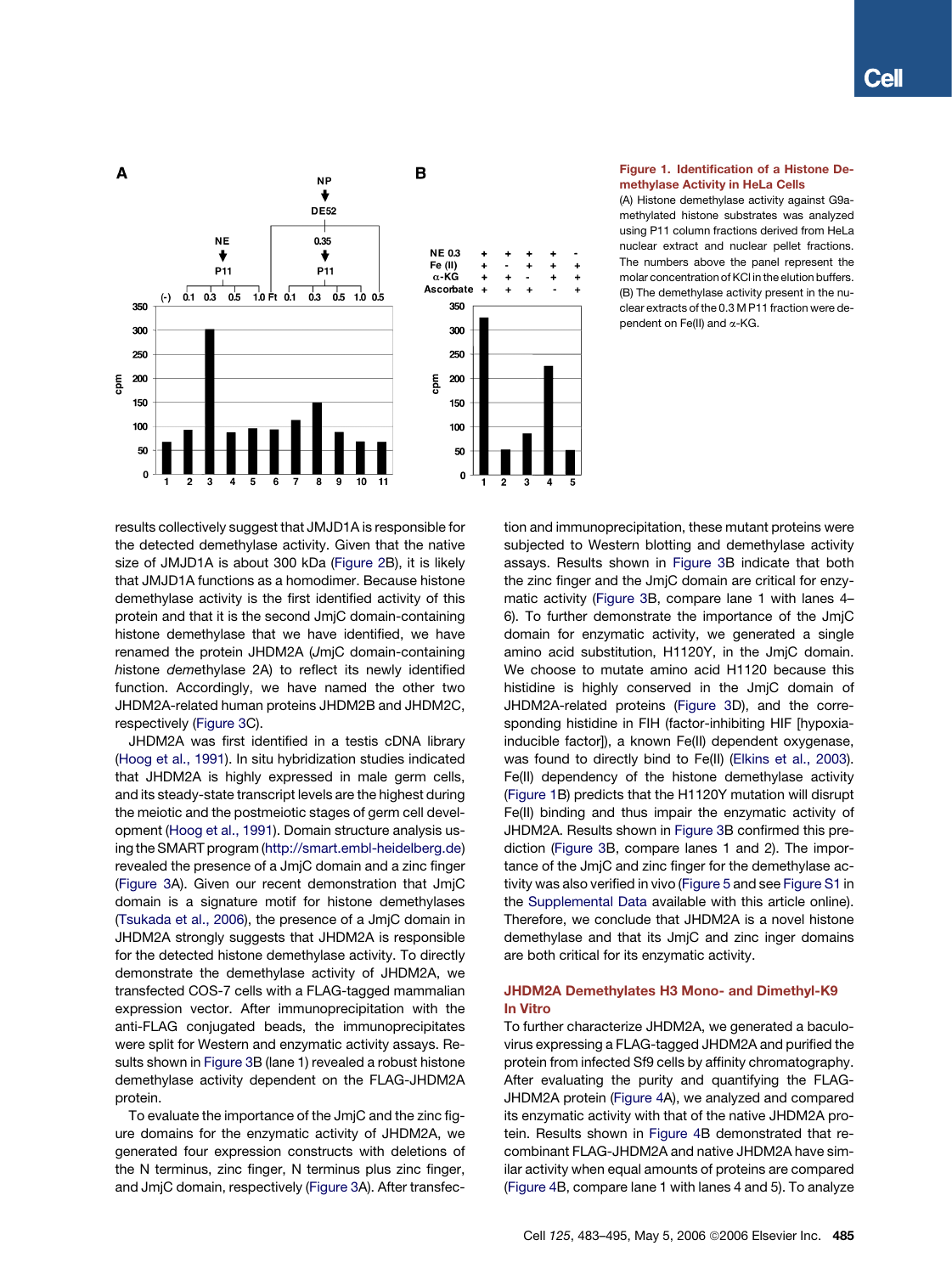<span id="page-3-0"></span>

#### Figure 2. Purification and Identification of a Histone Demethylase Activity

(A) Schematic representation of the steps used to purify the demethylase activity. Numbers represent the salt concentrations (mM) at which the histone demethylase activity elutes from the column.

(B) Histone demethylase activity of the protein fractions derived from a Sephacyl S300 gel-filtration column. The elution profile of the protein markers is indicated on top of the panel.

(C) A silver-stained protein gel (top panel), Western blot (middle panel), and histone demethylase activities (bottom panel) of the protein fractions derived from a MonoS column. A candidate protein that cofractionated with the demethylase activity is indicated by \*. The positions of the protein size markers on SDS-PAGE are indicated to the left of the panel.

(D) A silver-stained protein gel comparing the composition of the histone demethylase positive fraction 20 with the adjacent histone demethylase negative fraction 17. The candidate protein was identified by mass spectrometry. A total of 63 peptides covering 53% of the JMJD1A (NP\_060903) were identified. Representative peptides identified from mass spectrometry are listed. The numbers correspond to the amino acid numbers of the JMJD1A protein.

(E) Silver-staining (top panel), Western blot (middle panel), and histone demethylase assays (bottom panel) of the immunoprecipitated sample using a JMJD1A antibody. In, S, and B represent input, supernatant, and bound, respectively. The input sample was derived by pooling fractions 21–29 of the MonoS column.

the site specificity of JHDM2A, histone substrates radiolabeled at all known methyl lysine sites in histones H3 (K4, K9, K27, K36, K79) and H4 (K20) were subjected to a demethylation assay containing purified recombinant FLAG-JHDM2A. Of the six substrates, only H3K9 methylated by G9a was a substrate for JHDM2A ([Figure 4](#page-5-0)C). In addition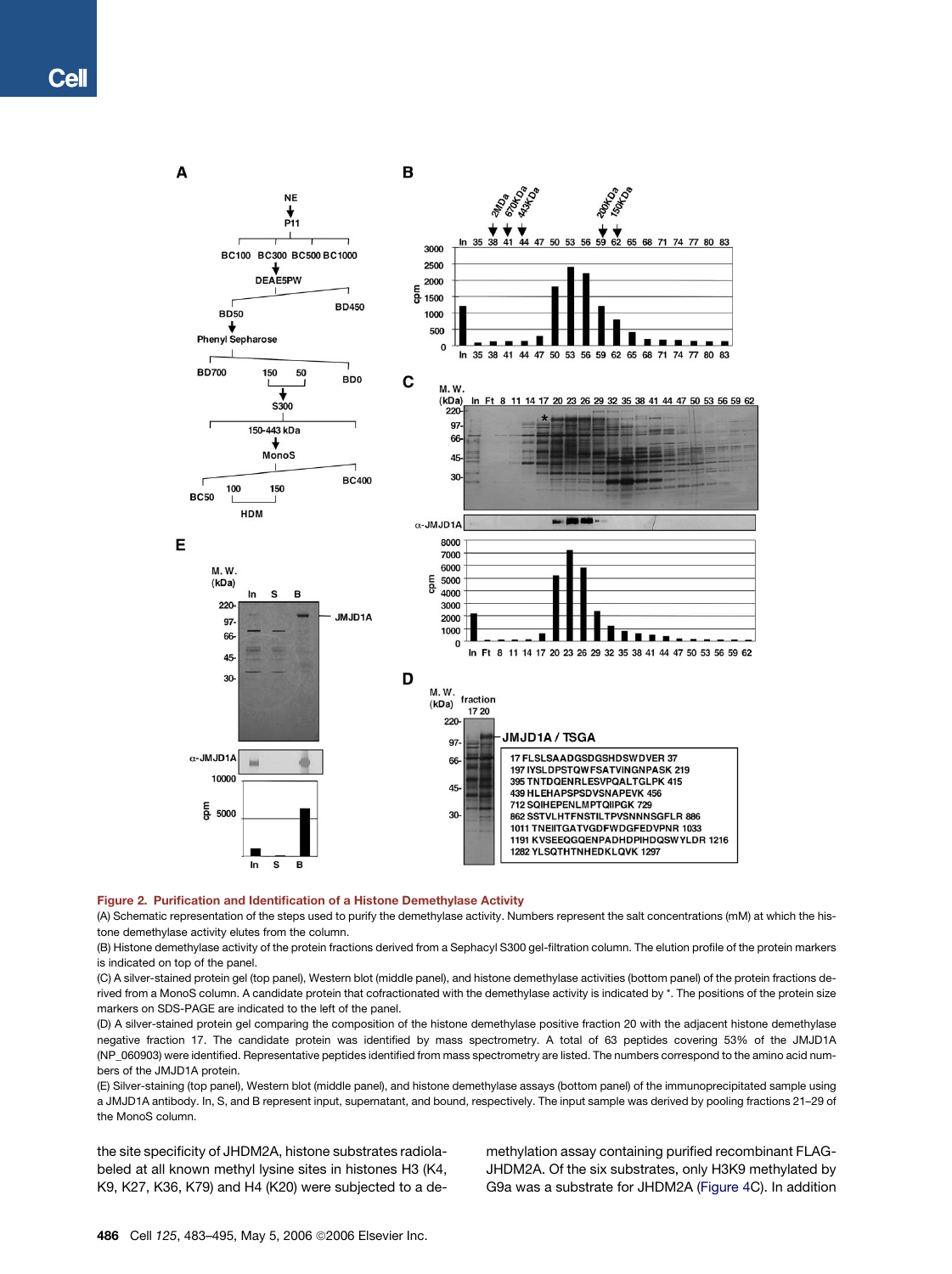<span id="page-4-0"></span>

#### Figure 3. JmjC and Zinc Finger Domains of JHDM2A Are Both Required for Histone Demethylase Activity

(A) Schematic representation of the wild-type and mutant JHDM2A proteins with their activities (right). + represents active and - represents inactive. (B) Wild-type and mutant FLAG-JHDM1A proteins were expressed in COS-7 cells and immunoprecipitated using a FLAG antibody. The immunoprecipitates were divided for Western blotting (top panel) and demethylase assays (bottom panel).

(C) Diagrammatic representation of the JHDM2 family of proteins from different organisms. Three related proteins were identified in human and mouse, but only one homolog was found in *Drosophila* and *Xenopus*. The JmjC and zinc finger domains present in this family of proteins are shown based on analysis using the SMART program.

(D) Alignment of the JmjC domain of the JHDM2 family members with that of FIH1 using the PAPIA system [\(www.cbrc.jp/papia/papia.html\)](http://www.cbrc.jp/papia/papia.html). The accession number for each of the proteins in the alignment is listed. The numbers represent the amino acid numbers of each protein. The amino acids in FIH1 that are involved in Fe(II) and  $\alpha$ -KG binding are indicated by \* and #, respectively. Conserved sequences are highlighted with black background.

to H3K9, previous studies indicated that G9a can also methylate H3K27 in vitro ([Tachibana et al., 2002\)](#page-12-0). To verify that JHDM2A specifically demethylates H3K9, but not H3K27, we generated radiolabeled substrate histone H3 that contains either a K9R or a K27R mutation using the G9a HMT. In parallel, we also included radiolabeled wild-type recombinant H3 and HeLa core histones in the assay. Results shown in [Figure 4D](#page-5-0) demonstrate that JHDM2A is not able to demethylate H3 when K9 is mutated [\(Figure 4D](#page-5-0), compare lanes 5 and 6), while the K27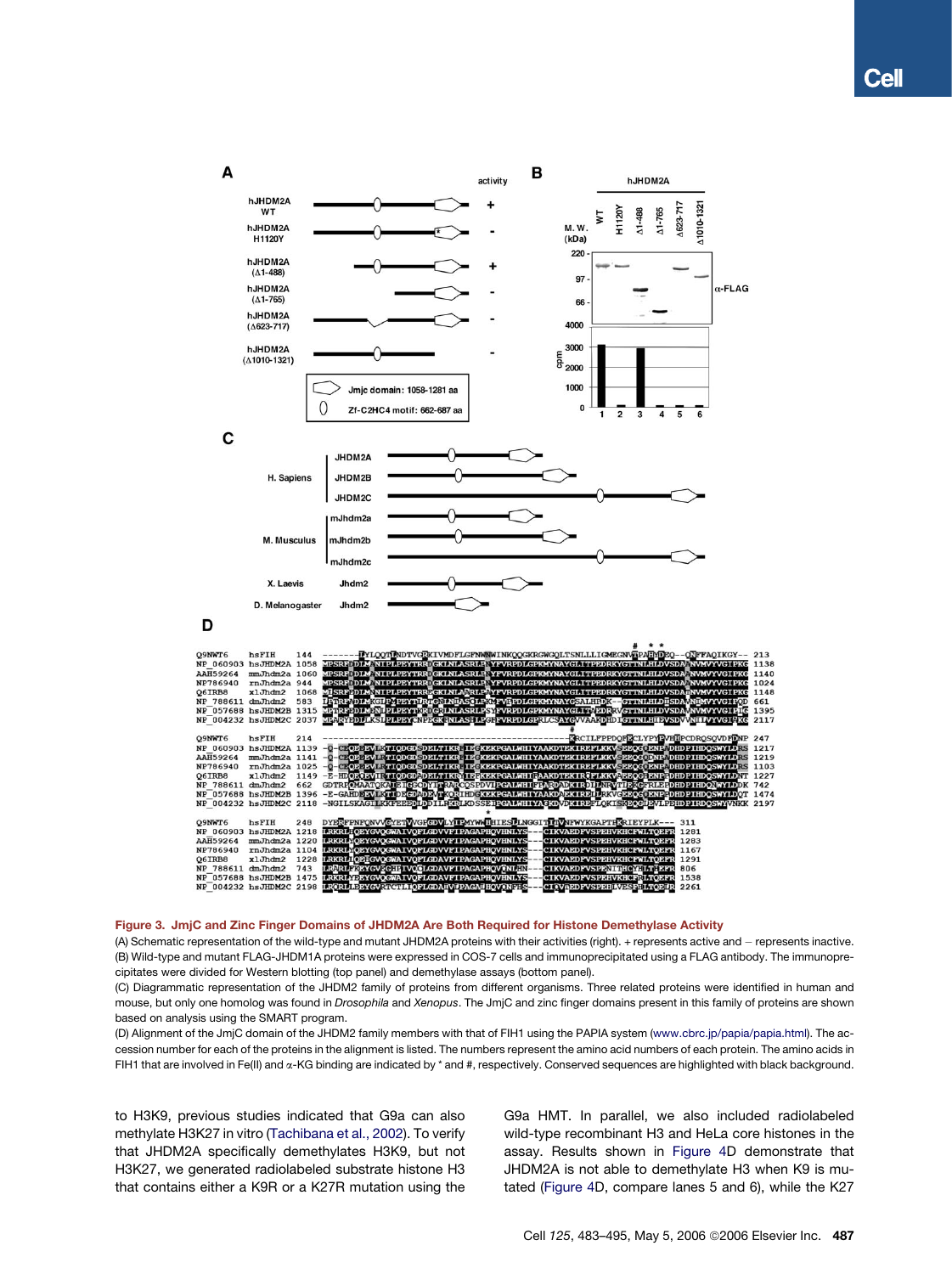<span id="page-5-0"></span>

mutation does not affect the activity of JHDM2A (Figure 4D, compare lanes 7 and 8). Thus, we conclude that JHDM2A is an H3K9-specific demethylase.

Lysine residues exist in three methylation states (mono-, di-, and trimethylation). To determine whether JHDM2A preferentially demethylates a particular methylation state, we performed a demethylation assay using H3K9-methylated peptide substrates and analyzed demethylation products by mass spectrometry. Results shown in Figure 4E demonstrate that demethylation of a dimethyl-K9 peptide depends on the presence of JHDM2A and generated products with masses that correlate with both monomethyl and unmethylated forms of the peptide, indicating that both mono- and dimethyl-K9 can serve as substrates. In contrast, no demethylation was detected when a trimethyl-K9 peptide that has the same sequence was subjected to parallel analysis (Figure 4F). Based on the above results, we conclude that JHDM2A selectively demethylates H3-mono- and dimethyl-K9.

# JHDM2A Demethylates H3 Mono- and Dimethyl-K9 In Vivo

Having demonstrated demethylase activity for JHDM2A in vitro, we sought to test its activity in vivo. To this end,

# Figure 4. Characterization of the Site and Methylation State Specificity of JHDM2A

(A) A Coomassie-stained protein gel of the purified FLAG-JHDM2A protein expressed in Sf9 cells compared with BSA. The lower band in lane 3 is a degradation product as verified by Western.

(B) Comparable histone demethylase activity of recombinant JHDM2A made in Sf9 cells and the native JHDM2A purified from HeLa cells. Fixed amounts of native JHDM2A were compared with varying amounts of recombinant JHDM2A, quantified by Western blot analysis using JHDM2A antibody (top panel) and histone demethylase activities (bottom panel).

(C) Histone demethylase activity of FLAG-JHDM2A toward equal counts of various methylated histone substrates. Similar results were obtained when equal amounts of substrates in micrograms were used. The histone methyltransferases (HMTs) that were used in generating the various substrates are indicated on top of the panel.

(D) FLAG-JHDM2A demethylates G9a-methylated H3K9, but not H3K27. Native histones purified from HeLa cells and recombinant histone H3, wild-type, or mutant (K9R, K27R), purified from *E. coli*, were methylated by G9a and subjected to demethylase assays in the presence  $(+)$  or absence  $(-)$  of FLAG-JHDM2A.

(E and F) Mass spectrometry analysis of demethylation of a dimethyl-K9 (E) or a trimethyl-K9 (F) peptide (acetyl-ARTKQTARmeKSTGGKA PRK-biotin) by FLAG-JHDM2A. The enzyme/ substrate molar ratio of the reaction is 1:40. Numbers represent the masses of the substrate and product peptides.

we investigated the effect of overexpression JHDM2A on the H3K9 methylation levels by immunostaining. We find that overexpression of JHDM2A greatly reduced the dimethyl-H3K9 level ([Figure 5A](#page-6-0)). This effect is not simply a result of inaccessibility of modification-specific antibody due to the presence of FLAG-JHDM2A because overexpression of an enzymatically defective mutant did not affect dimethyl-H3K9 levels ([Figure 5](#page-6-0)B). In addition, overexpression of JHDM2A does not alter the expression level of several known H3K9 methyltransferases [\(Figure S2\)](#page-11-0). A decrease in the level of monomethyl-H3K9 was also observed in cells that overexpress JHDM2A ([Figure 5](#page-6-0)C). However, no effect was observed on the levels of trimethyl-H3K9 ([Figures 5D](#page-6-0) and [S3](#page-11-0)) or dimethyl-H3K27 [\(Figure 5](#page-6-0)E). These results indicate that JHDM2A demethylates mono- and dimethyl-H3K9, with a preference for dimethyl-H3K9, in vivo.

## JHDM2A Knockdown Leads to Decreased Transcription Concomitant with Increased Promoter H3K9 Dimethylation

Previous studies have linked H3K9 methylation to transcriptional repression and heterochromatin formation [\(Martin and Zhang, 2005\)](#page-11-0). Therefore, a H3K9 demethylase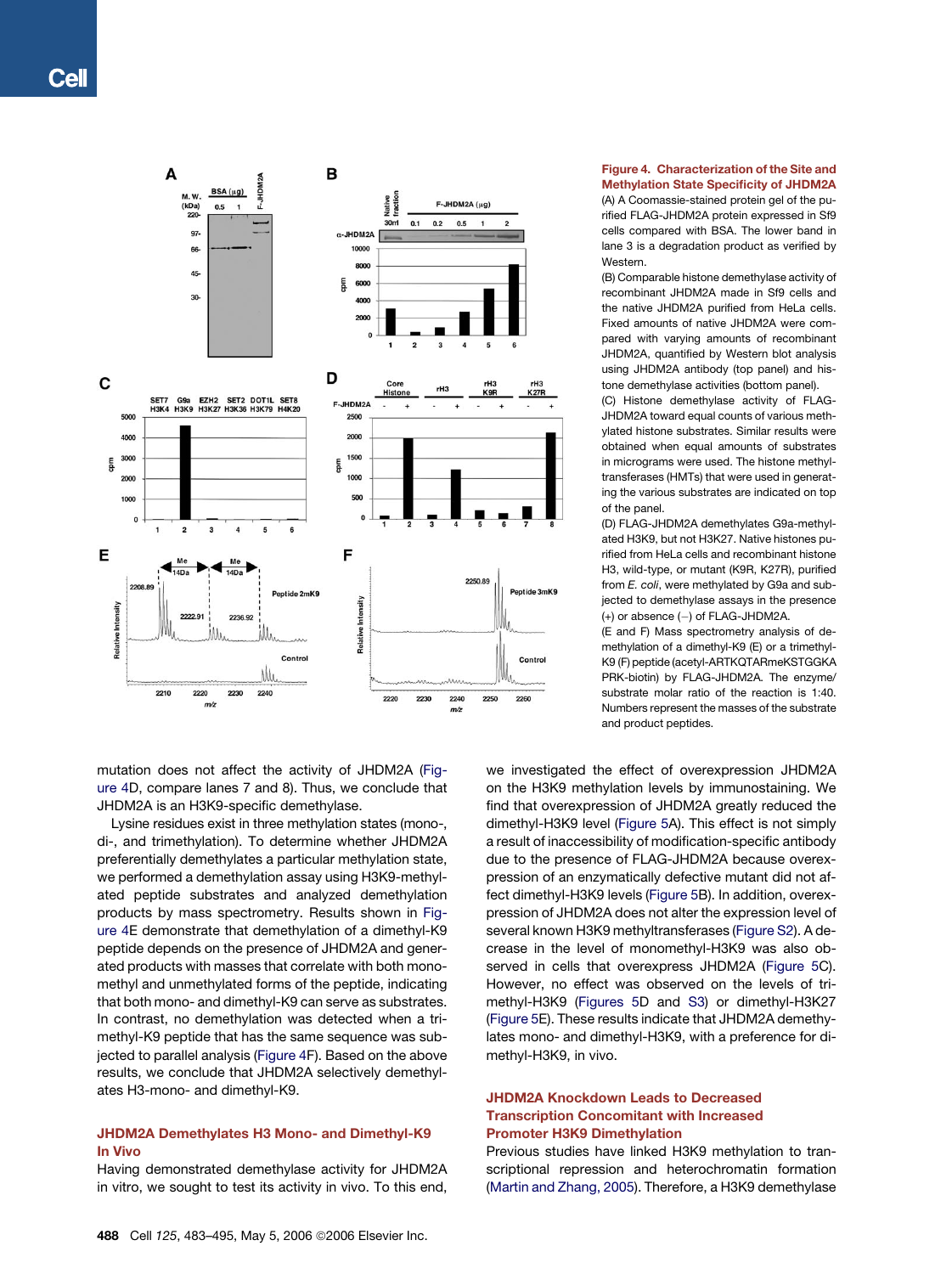<span id="page-6-0"></span>

Figure 5. JHDM2A Demethylates Monoand Dimethyl-H3-K9 In Vivo

COS-7 cells were transfected with wild-type (A, C, D, and E) or mutant (B) FLAG-JHDM2A. Cells were costained with FLAG antibody and different methyl-H3K9 or dimethyl-H3K27 antibodies as indicated in the figure. Arrows point to the transfected cells.

could potentially antagonize gene silencing. To test this possibility, we generated stable Jhdm2a knockdown cells using a vector-mediated RNAi approach ([Okada et al.,](#page-11-0) [2005](#page-11-0)). We choose to perform knockdown in F9 cells because this cell line exhibits the highest Jhdm2a expression in the three cell lines that we have analyzed ([Figure 6A](#page-7-0)). Quantitative PCR ([Figure 6](#page-7-0)B, left panel) and Western blot analysis [\(Figure 6](#page-7-0)B, right panel) confirmed that the knockdown efficiency is about 80% at the RNA level and about 70% at the protein level. Compared to the parental F9 cells, no apparent morphological changes were observed in the knockdown cells (data not shown), indicating either that Jhdm2a does not play a critical role in maintaining the undifferentiated state of F9 cells or that the highly related Jhdm2b which is also a H3K9 demethylase expressed in F9 cells (data not shown) may compensate for Jhdm2a function. Although no apparent cell differentiation was observed in response to Jhdm2a knockdown, we have

nevertheless analyzed potential changes in expression levels of several differentiation mark genes. The genes that we analyzed include the pluripotency marks (Nanog, Oct4, and Sox2) and differentiation marks (Lamb1, Hoxa1, Hoxb1, and Stra6). Results shown in [Figure 6](#page-7-0)C indicate that, in response to Jhdm2a knockdown, Nanog and Oct4 are down regulated about 20%, while the differentiation marks Lamb1, Hoxb1, and Stra6 are downregulated about 40%–60%. These results are consistent with the notion that Jhdm2a functions as a H3K9 demethylase to positively regulate transcription. In contrast, Hoxa1 expression is upregulated by Jhdm2a knockdown perhaps due to indirect effects (see below).

To investigate whether the observed transcriptional effects due to Jhdm2a knockdown represent a direct effect, we analyzed binding of the JHDM2A protein to the LamB1 and Stra6 promoters by ChIP assay. As a control, we also analyzed its binding to the Hoxa1 gene promoter. Results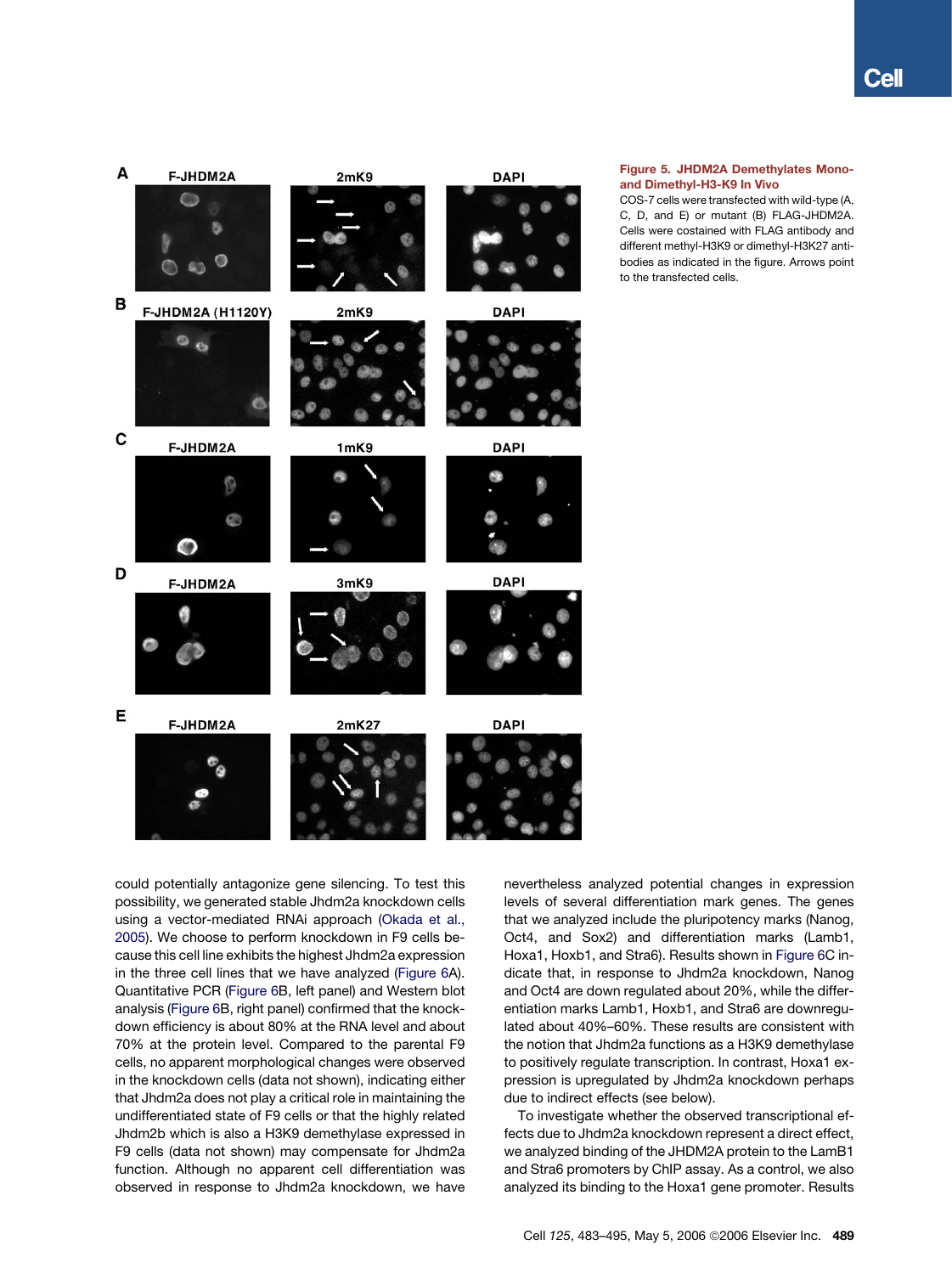<span id="page-7-0"></span>

### Figure 6. Knockdown of Jhdm2a in F9 Cells Results in Decreased Transcription Concomitant with Increased Promoter H3K9 Dimethylation

(A) Relative expression level of Jhdm2a in NIH3T3, P19, and F9 cells analyzed by quantitative RT-PCR. Data represent average of three independent experiments with error bars.

(B) Characterization of a Jhdm2a knockdown F9 cell line. Quantitative RT-PCR (left panel) and Western blot analysis (right panel) indicates that about 80% knockdown of Jhdm2a at the RNA level and 70% knockdown at the protein level were achieved. Data represent average of three independent experiments with error bars.

(C) Quantitative RT-PCR analysis of changes in RNA level of several pluripotency and differentiation marker genes in response to Jhdm2a knockdown. The changes are expressed as the ratio of the expression level in knockdown cells to that of the wild-type control. Data represent average of three independent experiments with error bars.

(D) Q-PCR results of ChIPed DNA in control (open bars) and Jhdm2a knockdown (filled bars) cells. The gene promoters analyzed and the antibodies used for ChIP are indicated. All Q-PCR have been repeated three times. The average with standard deviation is presented. Data represent average of three independent experiments with error bars.

shown in Figure 6D indicate that JHDM2A binds to the LamB1 and Stra6 promoters, but not the Hoxa1 promoter (Figure 6D, compare columns 1 and 2 with 3). Knockdown of Jhdm2a significantly decreased JHDM2A binding, indicating the detected ChIP signals are specific (Figure 6D, columns 1 and 2). Consistent with the observation that JHDM2A functions as a dimethyl-K9 demethylase, knockdown Jhdm2a increased the dimethyl-K9 levels at the LamB1 and Stra6 promoters but had little effect on the Hoxa1 promoter (Figure 6D, columns 4–6). Consistent with the fact that Jhdm2a is a dimethyl-K9-specific demethylase, knockdown Jhdm2a did not cause a significant alteration in the trimethyl-K9 levels on any of the three promoters analyzed (Figure 6D, columns 7–9). Based on these results, we conclude that JHDM2A is targeted to a subset of genes to demethylate dimethyl-K9 and positively regulate expression of these genes.

# JHDM2A-Mediated H3K9 Demethylation Contributes to Hormone-Dependent AR Activation

JHDM2A has two closely related homologs, JHDM2B and JHDM2C [\(Figure 3C](#page-4-0)). Interestingly, JHDM2C was first identified in a yeast two-hybrid screen as a thyroid hormone receptor (TR)-interacting protein named TRIP8 ([Lee et al., 1995\)](#page-11-0). In addition, JHDM2A contains an 885LXXLL<sup>889</sup> sequence, which is a signature motif involved

490 Cell 125, 483-495, May 5, 2006 ©2006 Elsevier Inc.

in nuclear hormone-receptor interaction ([Heery et al.,](#page-11-0) [1997\)](#page-11-0). These observations prompted us to test for potential involvement of JHDM2A in transcriptional regulation by nuclear receptors. While we failed to detect a hormonedependent interaction with TR by both in vitro pull-down and coimmunoprecipitation assays (data not shown), we found that JHDM2A interacted with androgen receptor (AR) in a ligand-dependent manner ([Figure 7](#page-8-0)A). To investigate the in vivo relevance of this in vitro interaction, we asked whether JHDM2A is recruited to known AR target genes in a hormone-dependent manner. Thus, we performed ChIP assays on two well-characterized AR target genes, PSA and NKX3.1, in LNCaP cells in the presence or absence of hormone. Results shown in [Figure 7](#page-8-0)B demonstrated a strong binding of the AR to the PSA enhancer upon R1881 treatment ([Figure 7](#page-8-0)B, third panel, compare lanes 1 and 2). Similarly, strong hormone-dependent binding of the AR to a region containing a functional ARE (AR enhancer) located  ${\sim}3$  kb upstream of the NKX3.1 transcriptional start site was also detected [\(Figure 7B](#page-8-0), third panel, compare lanes 3 and 4). Consistent with hormone-induced transcriptional activation (data not shown), an increase in histone acetylation was detected in both cases ([Figure 7](#page-8-0)B, fourth panel). Importantly, R1881 treatment also led to increased association of JHDM2A with AR target genes ([Figure 7B](#page-8-0), fifth panel), concomitant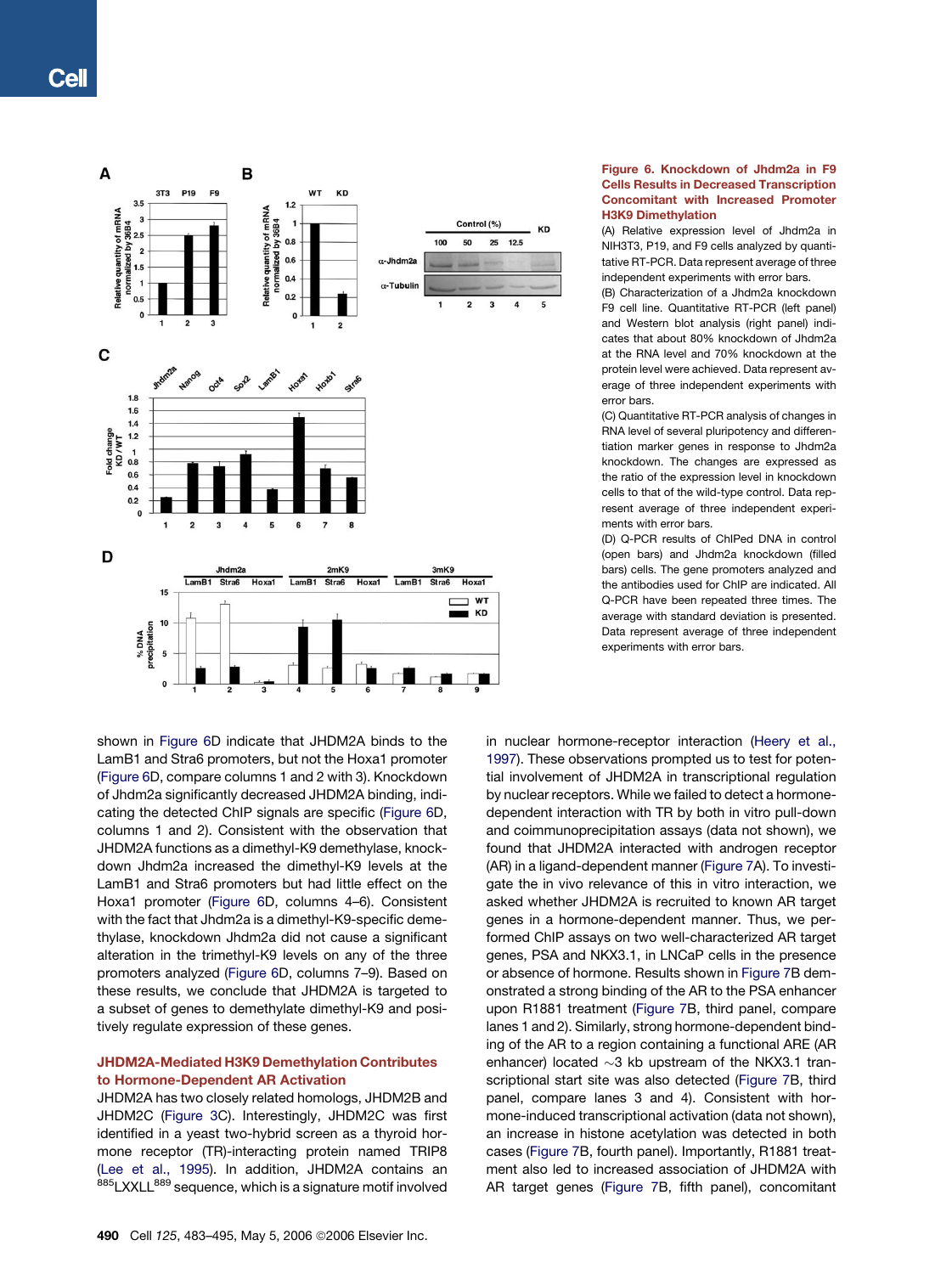<span id="page-8-0"></span>

## Figure 7. JHDM2A Functions as a Coactivator for AR and Is Required for Hormone-Induced H3K9 Demethylation

(A) JHDM2A interacts with AR in a hormonedependent manner in vitro. Recombinant JHDM2A was mixed with in vitro translated 35S-labeled AR in the absence or presence of R1881 (100 nM). After immunoprecipitation with anti-JHDM2A antibody, AR was detected by autoradiography.

(B) Hormone-dependent recruitment of JHDM2A to the PSA and NKX3.1 enhancers in vivo. LNCaP cells were cultured in charcoal-stripped serum medium for 3 days and then treated without or with R1881 (50 nM) for 1 hr before processing for ChIP assays.

(C) Knockdown of JHDM2A and LSD1 in LNCaP cells by siRNA. LNCaP cells were transfected with a scramble (siCon), siJHDM2A, or siLSD1 as indicated. Tubulin serves as a loading control.

(D) Quantitative RT-PCR analysis showing the effect of JHDM2A or LSD1 knockdown on R1881-dependent activation of three AR target genes. The cells were treated as in (B) except the cells were collected for RNA isolation 8 hr after the R1881 treatment.

(E) Knockdown of JHDM2A impaired hormoneinduced H3K9 demethylation. The LNCaP cells were treated with siJHDM2A or siCon for 3 days and then 50 nM R1881 for 1 hr before processed for ChIP assays using antibodies as indicated.

with decreases in the level of dimethyl- and trimethyl-H3K9 (Figure 7B, sixth and seventh panels). In contrast to JHDM2A, which binds to PSA and NKX3.1 genes in a hormone-dependent manner, association of LSD1 with these two genes was not affected by hormone treatment (Figure 7B, last panel), consistent with a previous report ([Metzger et al., 2005](#page-11-0)).

To directly test and compare the role of JHDM2A and LSD1 in hormone-dependent transcriptional activation, we used siRNA to knockdown JHDM2A and LSD1 in LNCaP cells (Figure 7C). We then evaluated the effects of JHDM2A or LSD1 knockdown on the hormone-induced activation of three AR target genes, PSA, NKX3.1, and TMPRSS22, by quantitative RT-PCR. Results shown in Figure 7D demonstrate that while treatment with R1881 for 8 hr robustly activated transcription from all three AR target genes, knockdown of JHDM2A led to significant reduction in hormone response. Although knockdown of LSD1 also led to reduced hormone response, the effect is not as significant in comparison with knockdown of JHDM2A. Thus, we conclude that JHDM2A is critically important for optimal hormone-dependent transcriptional activation by AR.

To evaluate whether JHDM2A is important for the hormone-induced H3K9 demethylation observed above (Figure 7B), we performed JHDM2A knockdown in LNCaP cells followed by treatment with R1881 for 1 hr before ChIP analysis. Results shown in Figure 7E demonstrate that the hormone-induced recruitment of JHDM2A to the PSA enhancer and NKX3.1 gene was largely abrogated upon siJHDM2A treatment (Figure 7E, second panel, compare lane 3 with lanes 2 and 4; compare lane 7 with lanes 6 and 8). Importantly, knockdown of JHDM2A significantly impaired the hormone-induced reduction of dimethyl-H3K9 at the PSA enhancer (Figure 7E, fourth panel, compare lanes 2 and 3). Although to a lesser extent, knockdown of JHDM2A also affected the hormoneinduced reduction of dimethyl-H3K9 at NKX3.1 (Figure 7E, fourth panel, compare lanes 6 and 7). These results indicate that JHDM2A is required for efficient demethylation of repressive dimethyl-H3K9 at AR target genes. Interestingly, although JHDM2A has no activity toward trimethyl-H3K9 (Figures [4F](#page-5-0), [5](#page-6-0)D, [6](#page-7-0)D, and [S3](#page-11-0)C), knockdown of JHDM2A also affected hormone-induced reduction of trimethyl-H3K9 for both PSA enhancer and NKX3.1 (Figure 7E, last panel). Whether the observed effects on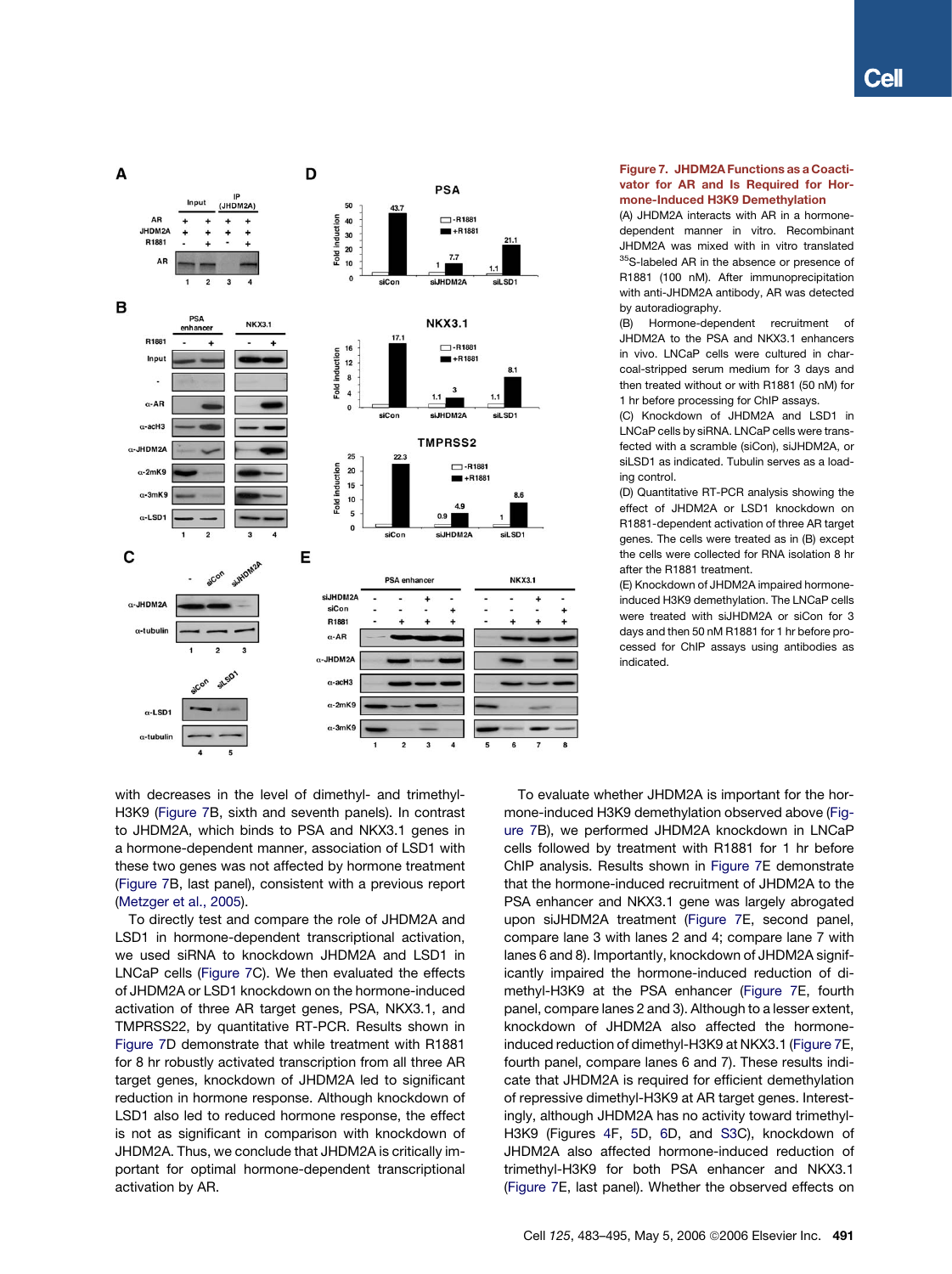trimethyl-H3K9 are direct or indirect remains to be determined. It is interesting to note that knockdown of JHDM2A also appears to reduce the hormone-induced H3 acetylation levels ([Figure 7](#page-8-0)E, third panel, compare lanes 2 and 3, 6 and 7). One explanation for this observation is that H3K9 demethylation is a prerequisite for H3K9 acetylation. On the other hand, knockdown of JHDM2A did not affect hormone-induced binding of AR to both target genes ([Figure 7E](#page-8-0), first panel), suggesting that JHDM2A contributes to AR-mediated transcription activation subsequent to its binding to target genes.

Previous studies indicate that LSD1 is also capable of catalyzing dimethyl-H3K9 demethylation when it associates with AR [\(Metzger et al., 2005\)](#page-11-0). To determine whether LSD1 is required for hormone-dependent association of JHDM2A with AR target genes, we analyzed occupancy of JHDM2A and dimethyl-H3K9 levels of the PSA enhancer with or without LSD1 knockdown. Results shown in [Figure S4](#page-11-0) demonstrate that knockdown of LSD1 affected neither the binding of AR to the PSA enhancer nor the hormone-induced recruitment of JHDM2A. However, knockdown of LSD1 did partially impair the hormone-induced reduction of dimethyl-H3K9. This result and the results shown in [Figure 7](#page-8-0) collectively indicate that both JHDM2A and LSD1 contribute to hormoneinduced demethylation of dimethyl-H3K9 of the PSA enhancer.

## **DISCUSSION**

Using a histone demethylase assay [\(Tsukada et al., 2006](#page-12-0)), we purified and characterized a new H3K9 demethylase, JHDM2A, that specifically targets mono- and dimethyl H3K9 for demethylation. Consistent with the notion that H3K9 methylation is involved in transcriptional repression, JHDM2A-mediated H3K9 demethylation plays an important role in hormone-dependent AR activation.

## Multiple Mechanisms Are Employed to Remove Methyl Groups on Histones

Histone methylation was originally thought to be a ''permanent'' modification. Before an enzyme capable of removing methyl groups was identified, at least two models were proposed to explain the turnover of methyl groups on histone molecules. The first model involved histone tail clipping [\(Allis et al., 1980](#page-11-0)), while the second model involved replacement of methylated histone with a variant histone ([Ahmad and Henikoff, 2002\)](#page-11-0). Recent studies indicate that enzyme-catalyzed turnover of methyl groups on histone is more prominent than was originally thought. For example, PAD4/PADI4 can convert monomethyl arginines on histone H3 and H4 to citrulline by demethylimination ([Cuthbert et al., 2004; Wang et al., 2004b\)](#page-11-0). LSD1, a member of the amine oxidase family, has been recently shown to catalyze demethylation of mono- and dimethyl-H3K4 through a FAD-dependent oxidative reaction ([Shi et al.,](#page-12-0) [2004](#page-12-0)). Using an unbiased biochemical assay ([Tsukada](#page-12-0) [et al., 2006\)](#page-12-0), we have successfully purified and characterized two distinct histone demethylases, JHDM1A and JHDM2A, that target different lysine residues of histone H3 for demethylation. Interestingly, both demethylases contain an evolutionarily conserved JmjC domain and require Fe(II) and  $\alpha$ -KG as cofactors. Thus, at least two families of proteins, the amine oxidase family and the JmjC domain-containing family, can convert methyl lysine to lysine.

The chemical nature of the amine oxidation reaction prevents the LSD1 family of demethylases from catalyzing the removal of trimethyl lysine, since this reaction requires a protonated nitrogen ([Bannister et al., 2002](#page-11-0)). However, the JmjC domain-containing proteins, which use an oxidative hydroxylation mechanism for histone demethylation [\(Trewick et al., 2005\)](#page-12-0), do not have such a limitation. Surprisingly, JHDM1A and JHDM2A can only demethylate mono- and dimethyl lysine. The fact that both JmjC family of histone demethylases that we identified (JHDM1 and JHDM2) act only on mono- and dimethyl lysine, does not mean that the trimethyl state is irreversible. Instead, we believe our observation is simply a reflection of the nature of the substrates that we have used in the purification of these two enzymes. In vitro, both Set2 and G9a predominantly methylate lysine residues to dimethyl state. Consistent with this rationale, we have successfully identified JHDM3, a novel histone demethylase capable of demethylating trimethyl-H3K9 and trimethyl-H3K36 (R. Klose, K.Y., and Y.Z., unpublished data). Therefore, JmjC domain-containing proteins are capable of demethylating all the three methyl lysine states.

Both JHDM1A and JHDM2A exhibit striking substrate specificity. They not only selectively demethylate a single lysine residue but also demethylate particular lysine states. We speculate that the site specificity is likely determined by interactions between the amino acids adjacent to the lysine residues on histones and the catalytic domain of the enzyme. The methylation state specificity may be determined by the size of the catalytic site, analogous to the situation observed for SET domain histone methyltransferases. If the catalytic site of these histone demethylases is spatially constrained, it is possible that they are unable to accommodate a trimethyl lysine residue. Structural studies are required to clarify these predictions. The striking specificity of these histone demethylases suggests a large number of demethylases are required to satisfy the diverse range of enzymatic requirements and counteract histone methylation. The LSD1 family has about ten related proteins and only a few are potential histone demethylases [\(Kubicek and Jenuwein, 2004](#page-11-0)). Although more than 30 JmjC domain-containing proteins exist in mammals, the amino acids predicted to bind cofactors are not conserved in many of these proteins (K.Y. and Y.Z., unpublished data). In addition, some of the predicted demethylases are likely to target none histone proteins as substrates. Furthermore, enzymes capable of directly removing methyl groups from methylarginine remain to be identified. Therefore, histone demethylases that do not belong to the LSD1 or the JmjC families are likely to be discovered.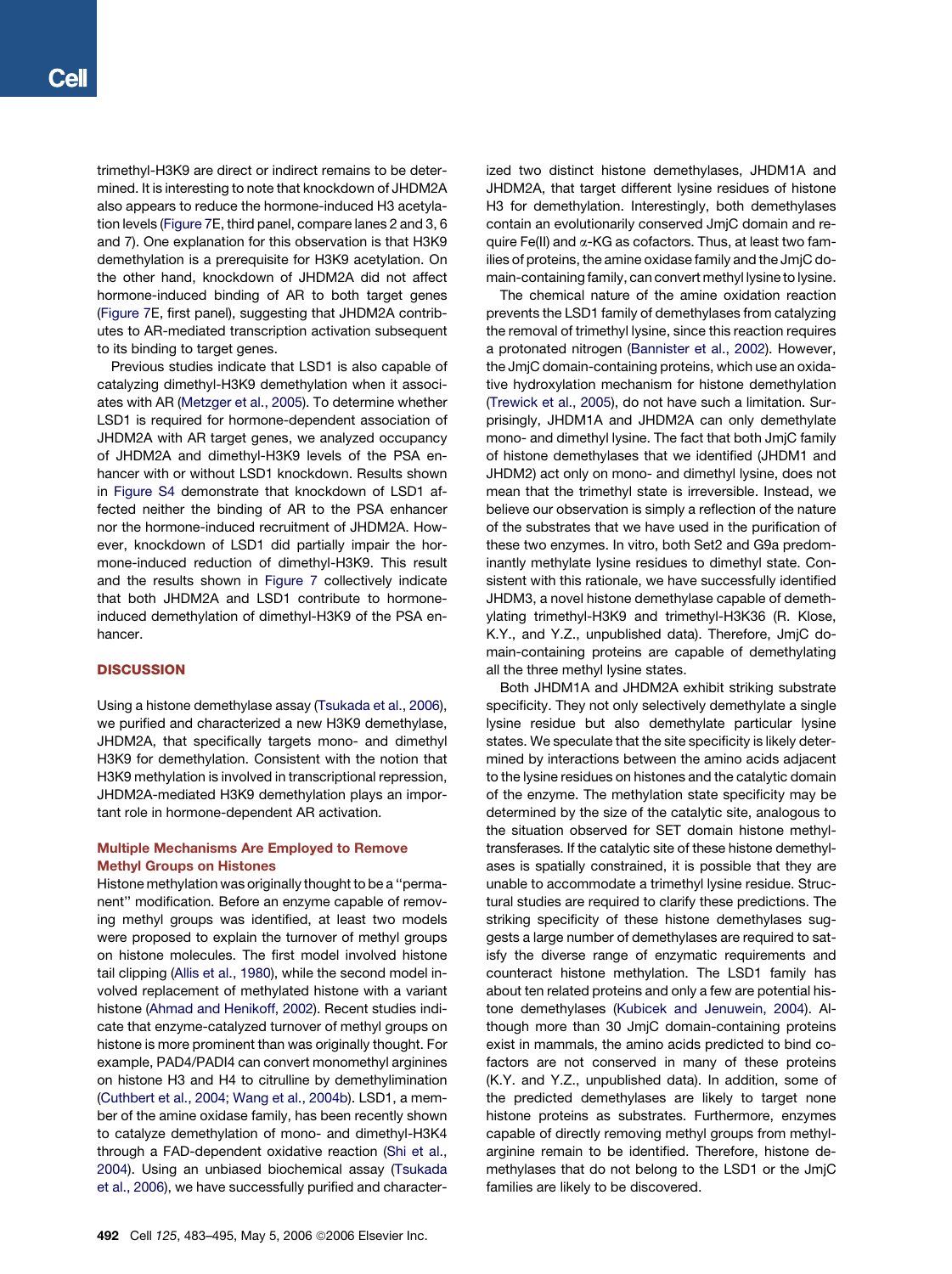## JHDM2A Functions as a Coactivator for AR

JHDM2A was initially cloned as a male germ cell-specific gene from rat ([Hoog et al., 1991\)](#page-11-0). In situ hybridization studies indicate that JHDM2A is mainly expressed in male germ cells and the steady-state transcript levels are highest during the meiotic and postmeiotic stages of germ cell development ([Hoog et al., 1991](#page-11-0)). This indicates that JHDM2A may have a role in male germ cell development. Interestingly, rapid turnover of H3K9 methylation has been observed during germ cell development [\(Morgan et al.,](#page-11-0) [2005; Seki et al., 2005](#page-11-0)). Whether JHDM2A is responsible for this rapid turnover remains to be determined. Consistent with the observation that JHDM2A is highly expressed in male germ cells, we found that JHDM2A is highly expressed in the F9 embryonic carcinoma cells derived from testis. ChIP analysis indicates that JHDM2A is bound to promoters of several differentiation-associated genes, where it maintains low levels of expression in the undifferentiated state. These genes include LamininB1 and Stra6 ([Figure 6](#page-7-0)). LamininB1 is an important component of the extracellular matrix, but recent studies indicate that it also facilitates germ cell movement [\(Siu and Cheng, 2004](#page-12-0)). Stra6 is a membrane protein expressed in the Sertoli cells of the testis and is regulated in a spermatogenic cycle-dependent manner ([Bouillet et al., 1997](#page-11-0)). Thus, involvement of JHDM2A in LamininB1 and Stra6 expression points to a function for JHDM2A in male germ cell development.

In addition to the constitutive binding and function in maintaining gene expression observed in F9 cells, JHDM2A also responds to hormone treatment during upregulation of AR target genes. Our finding that JHDM2A interacts with liganded AR in vitro and is recruited to the PSA and NKX3.1 enhancers in a ligand-dependent manner in LNCaP cells suggests JHDM2A likely functions as a transcriptional coactivator for AR ([Figure 7](#page-8-0)B). Indeed, using a siRNA-mediated knockdown approach, we confirmed that JHDM2A is required for optimal transcriptional activation of all three AR target genes we have tested ([Figure 7](#page-8-0)D). Consistent with a previous report [\(Metzger et al., 2005](#page-11-0)), we confirmed that knockdown of LSD1 affects transcriptional activation by AR. Importantly, knockdown of JHDM2A or LSD1 impairs hormone-induced reduction of dimethyl-H3K9 [\(Figures 7E](#page-8-0) and [S4\)](#page-11-0), thus providing strong evidence that JHDM2A and LSD1 both participate in the demethylation of the PSA enhancer in response to hormone treatment. Since knockdown of JHDM2A or LSD1 does not affect AR binding, our data suggest that demethylation of H3K9 is required for a subsequent step(s) in hormone-dependent transcriptional activation. Because JHDM2A is unable to remove trimethyl-K9, we suspect that the effect of JHDM2A knockdown on trimethyl-H3K9 could be indirect. Although unlikely, we cannot rule out the possibility that JHDM2A may be able to demethylate trimethyl-H3K9 once targeted to chromatin by AR. In this regard, LSD1 was shown to convert from a H3K4 demethylase to a H3K9 demethylase when associated with AR ([Metzger et al., 2005\)](#page-11-0). The demonstration of the involvement of JHDM2A in transcriptional activation

by AR suggests that JHDM2A likely has a widespread role in transcriptional regulation.

#### EXPERIMENTAL PROCEDURES

#### Histone Demethylase Assay, Protein Identification, and Mass Spectrometry

The histone demethylase assay was performed essentially as previously described [\(Tsukada et al., 2006](#page-12-0)). A detailed description can be found in [Supplemental Experimental Procedures](#page-11-0). For protein identification, the candidate polypeptide was digested with trypsin, and the protein was identified as previously described ([Wang et al., 2004a](#page-12-0)). For peptide substrate analysis, an aliquot  $(1 \mu)$  of the demethylation reaction mixture was diluted 100-fold with 0.1% formic acid and loaded onto a 2 µl bed volume of Poros 50 R2 (PerSeptive Biosystems) reversed-phase beads packed into an Eppendorf gel-loading tip. The peptides were eluted with 5  $\mu$ l of 30% acetonitrile/0.1% formic acid. A fraction (0.5 ml) of this peptide pool was analyzed by matrix-assisted laser-desorption/ionization (MALDI) time-of-flight (TOF) mass spectrometry (MS), using a BRUKER UltraFlex TOF/TOF instrument (Bruker Daltonics) as described ([Erdjument-Bromage et al., 1998\)](#page-11-0).

#### Constructs and Antibodies

Plasmids encoding GST-SET7, GST-SET8, GST-hDOT1L (1–416), and components of the EZH2 complex have been previously described ([Cao and Zhang, 2004; Min et al., 2003; Wang et al., 2001a, 2001b](#page-11-0)). Plasmids encoding GST-G9a (621–1000), and CBP-Set2-FLAG (*S. pombe*) were kindly provided by Drs. Shinkai, and Strahl, respectively. A plasmid encoding hJHDM2A was constructed by PCR amplification from a human KIAA clone (KIAA 0742) and was inserted into Xhol sites of an N-terminal FLAG-tagged pcDNA3 vector or an N-terminal FLAGtagged pFASTBAC vector. pcDNA3-FLAG-JHDM2A (H1120Y) and deletion mutants (489-1321 aa, 766-1321 aa, 1-1009 aa, and  $\Delta$ 623-717) were generated by PCR. All the constructs generated through PCR were verified by sequencing. RNAi constructs were made by synthesizing oligonucleotides encoding 19 bp short-hairpin RNA that target mJhdm2a (RNAi1, 5'-GTACAAGAAGCAGTAATAA-3'; RNAi2, 5'-AGGTGTCACTAGCCTTAAT-3') and cloned into pMSCVneo retrovirus vector (Clonetech) under the regulation of H1 RNA promoter as described previously [\(Okada et al., 2005\)](#page-11-0).

The sources of the antibodies used are as follows: H3 trimethyl-K4 (Abcam 8580), H3 monomethyl-K9 (Abcam 9045), H3 dimethyl-K9 (Upstate 07-411), and H3 dimethyl-K27 (Upstate 07-452). H3 trimethyl-K9 antibody has been previously described ([Plath et al., 2003\)](#page-11-0). The AR (N-20) antibody and acH3 antibody were purchased from Santa Cruz and Upstate, respectively. The antibody against FLAG and secondary antibodies for immunofluorescence were purchased from Sigma and Jackson ImmunoResearch Laboratories, respectively. Antibodies against hJHDM2A were generated in rabbits using the first 495 amino acids of the protein as antigen.

#### Immunostaining

COS-7 and NIH3T3 cells were plated onto glass coverslips in a 12-well plate and cultured for 1 day. Cells were transiently transfected with plasmids by FuGene6. Two days after transfection, cells were washed with PBS and fixed in 4% paraformaldehyde for 10 min. The cells were then washed three times with cold PBS and permeabilized for 5 min with cold PBS containing 0.2% Triton X-100. Permeabilized cells were then washed three times with blocking buffer (1% bovine serum albumin in PBS) and blocked for 30 min before incubation with primary antibodies for 1 hr in a humidified chamber. After three consecutive 5 min washes with PBS, cells were incubated with secondary antibodies for 1 hr before being washed with PBS and stained with 4,6 diamidino-2-phenylindole dihydrochloride (DAPI) in PBS. Cells were washed again twice with PBS and then mounted in fluorescent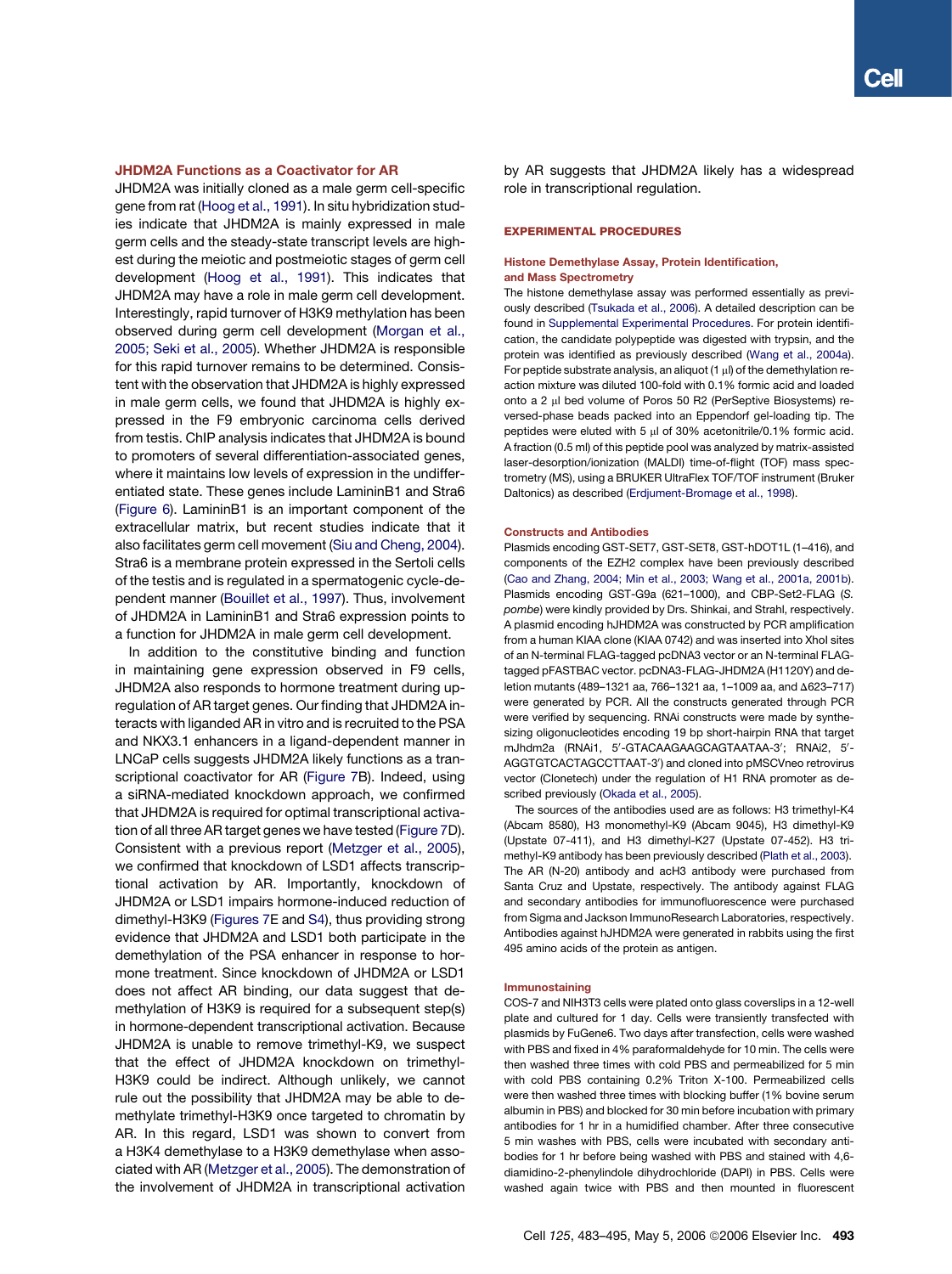<span id="page-11-0"></span>mounting medium (Dako) before viewing under a Zeiss immunofluorescence microscope.

#### Generation of a Stable JHDM2A Knockdown Cell Line

F9 cells were cultured in DMEM media supplied with 10% FBS on 0.1% gelatin-coated plates. The MSCVneo-JHDM2A siRNA vector was cotransfected with pGag-pol and pVSVG into 293T cells by calcium-phosphate mediated transfection. At 48 to 72 hr posttransfection, the supernatants were collected and were used for transduction of F9 cells by spinoculation. Stable transfectants were selected in the presence of 500 µg/ml G418 (Gibco). Cells derived from these transfectants were used for Western blotting, real-time PCR, and ChIP analysis.

#### AR-JHDM2A Interaction

The in vitro translated  $35S$ -methionine labeled AR (10  $\mu$ l) was mixed with 3 µl (300 ng) of purified recombinant JHDM2A in binding buffer (20 mM HEPES [pH7.6], 50 mM KCl, 1 mM DTT, 0.5 mM PMSF, and 10% glycerol) in the presence or absence of 100 nM R1881 in a 100 µl reaction and rotated in the cold room for 2 hr. Protein A agarose beads and anti-JHDM2A antibody (10 µl) were then added and incubated for 1 hr. After extensive washing with the binding buffer, the AR was resolved by a 10% SDS-PAGE and visualized by autoradiography.

Procedures for purification of the native and recombinant JHDM2A, real-time PCR, and ChIP assays can be found in Supplemental Experimental Procedures.

#### Supplemental Data

Supplemental Data include four figures and Supplemental Experimental Procedures and can be found with this article online at [http://www.](http://www.cell.com/cgi/content/full/125/3/483/DC1/) [cell.com/cgi/content/full/125/3/483/DC1/](http://www.cell.com/cgi/content/full/125/3/483/DC1/).

#### ACKNOWLEDGMENTS

We thank Lynne Lacomis for help with mass spectrometry; B. Strahl, Y. Shinkai, K. Miyazono for Set2, G9a, and pcDNA3-FLAG constructs; Mark Bedford for peptides; R. Cao for the EZH2 complex; Y. Okada for advice on F9 cell transduction; David Leonard in qPCR analysis and Michele Barton for siLSD1; and R. Klose for critical reading of the manuscript. This work was supported by NIH grant GM68804 (to Y.Z.), P30 CA08748 (to P.T.), and DK065264 and DAMD17-03-1- 0165 (to J.W.). Y.Z. is an Investigator of the Howard Hughes Medical Institute.

Received: December 15, 2005 Revised: February 13, 2006 Accepted: March 23, 2006 Published online: April 6, 2006

#### **REFERENCES**

Ahmad, K., and Henikoff, S. (2002). The histone variant H3.3 marks active chromatin by replication-independent nucleosome assembly. Mol. Cell *9*, 1191–1200.

Allis, C.D., Bowen, J.K., Abraham, G.N., Glover, C.V., and Gorovsky, M.A. (1980). Proteolytic processing of histone H3 in chromatin: A physiologically regulated event in *Tetrahymena* micronuclei. Cell *20*, 55–64.

Bannister, A.J., Schneider, R., and Kouzarides, T. (2002). Histone methylation: Dynamic or static? Cell *109*, 801–806.

Bouillet, P., Sapin, V., Chazaud, C., Messaddeq, N., Decimo, D., Dolle, P., and Chambon, P. (1997). Developmental expression pattern of Stra6, a retinoic acid-responsive gene encoding a new type of membrane protein. Mech. Dev. *63*, 173–186.

Byvoet, P. (1972). In vivo turnover and distribution of radio-N-methyl in arginine-rich histones from rat tissues. Arch. Biochem. Biophys. *152*, 887–888.

Cao, R., and Zhang, Y. (2004). SUZ12 is required for both the histone methyltransferase activity and the silencing function of the EED-EZH2 complex. Mol. Cell *15*, 57–67.

Cuthbert, G.L., Daujat, S., Snowden, A.W., Erdjument-Bromage, H., Hagiwara, T., Yamada, M., Schneider, R., Gregory, P.D., Tempst, P., Bannister, A.J., and Kouzarides, T. (2004). Histone deimination antagonizes arginine methylation. Cell *118*, 545–553.

Elkins, J.M., Hewitson, K.S., McNeill, L.A., Seibel, J.F., Schlemminger, I., Pugh, C.W., Ratcliffe, P.J., and Schofield, C.J. (2003). Structure of factor-inhibiting hypoxia-inducible factor (HIF) reveals mechanism of oxidative modification of HIF-1 alpha. J. Biol. Chem. *278*, 1802–1806.

Erdjument-Bromage, H., Lui, M., Lacomis, L., Grewal, A., Annan, R.S., McNulty, D.E., Carr, S.A., and Tempst, P. (1998). Examination of micro-tip reversed-phase liquid chromatographic extraction of peptide pools for mass spectrometric analysis. J. Chromatogr. A. *826*, 167–181.

Falnes, P.O., Johansen, R.F., and Seeberg, E. (2002). AlkB-mediated oxidative demethylation reverses DNA damage in Escherichia coli. Nature *419*, 178–182.

Hakimi, M.A., Bochar, D.A., Chenoweth, J., Lane, W.S., Mandel, G., and Shiekhattar, R. (2002). A core-BRAF35 complex containing histone deacetylase mediates repression of neuronal-specific genes. Proc. Natl. Acad. Sci. USA *99*, 7420–7425.

Heery, D.M., Kalkhoven, E., Hoare, S., and Parker, M.G. (1997). A signature motif in transcriptional co-activators mediates binding to nuclear receptors. Nature *387*, 733–736.

Hoog, C., Schalling, M., Grunder-Brundell, E., and Daneholt, B. (1991). Analysis of a murine male germ cell-specific transcript that encodes a putative zinc finger protein. Mol. Reprod. Dev. *30*, 173–181.

Kouzarides, T. (2002). Histone methylation in transcriptional control. Curr. Opin. Genet. Dev. *12*, 198–209.

Kubicek, S., and Jenuwein, T. (2004). A crack in histone lysine methylation. Cell *119*, 903–906.

Lachner, M., O'Sullivan, R.J., and Jenuwein, T. (2003). An epigenetic road map for histone lysine methylation. J. Cell Sci. *116*, 2117–2124.

Lee, J.W., Choi, H.S., Gyuris, J., Brent, R., and Moore, D.D. (1995). Two classes of proteins dependent on either the presence or absence of thyroid hormone for interaction with the thyroid hormone receptor. Mol. Endocrinol. *9*, 243–254.

Margueron, R., Trojer, P., and Reinberg, D. (2005). The key to development: interpreting the histone code? Curr. Opin. Genet. Dev. *15*, 163– 176.

Martin, C., and Zhang, Y. (2005). The diverse functions of histone lysine methylation. Nat. Rev. Mol. Cell Biol. *6*, 838–849.

Metzger, E., Wissmann, M., Yin, N., Muller, J.M., Schneider, R., Peters, A.H., Gunther, T., Buettner, R., and Schule, R. (2005). LSD1 demethylates repressive histone marks to promote androgen-receptor-dependent transcription. Nature *437*, 436–439.

Min, J., Zhang, Y., and Xu, R.M. (2003). Structural basis for specific binding of Polycomb chromodomain to histone H3 methylated at Lys 27. Genes Dev. *17*, 1823–1828.

Morgan, H.D., Santos, F., Green, K., Dean, W., and Reik, W. (2005). Epigenetic reprogramming in mammals. Hum. Mol. Genet. *14 Spec No 1*, R47–R58.

Okada, Y., Feng, Q., Lin, Y., Jiang, Q., Li, Y., Coffield, V.M., Su, L., Xu, G., and Zhang, Y. (2005). hDOT1L links histone methylation to leukemogenesis. Cell *121*, 167–178.

Plath, K., Fang, J., Mlynarczyk-Evans, S.K., Cao, R., Worringer, K.A., Wang, H., de la Cruz, C.C., Otte, A.P., Panning, B., and Zhang, Y.